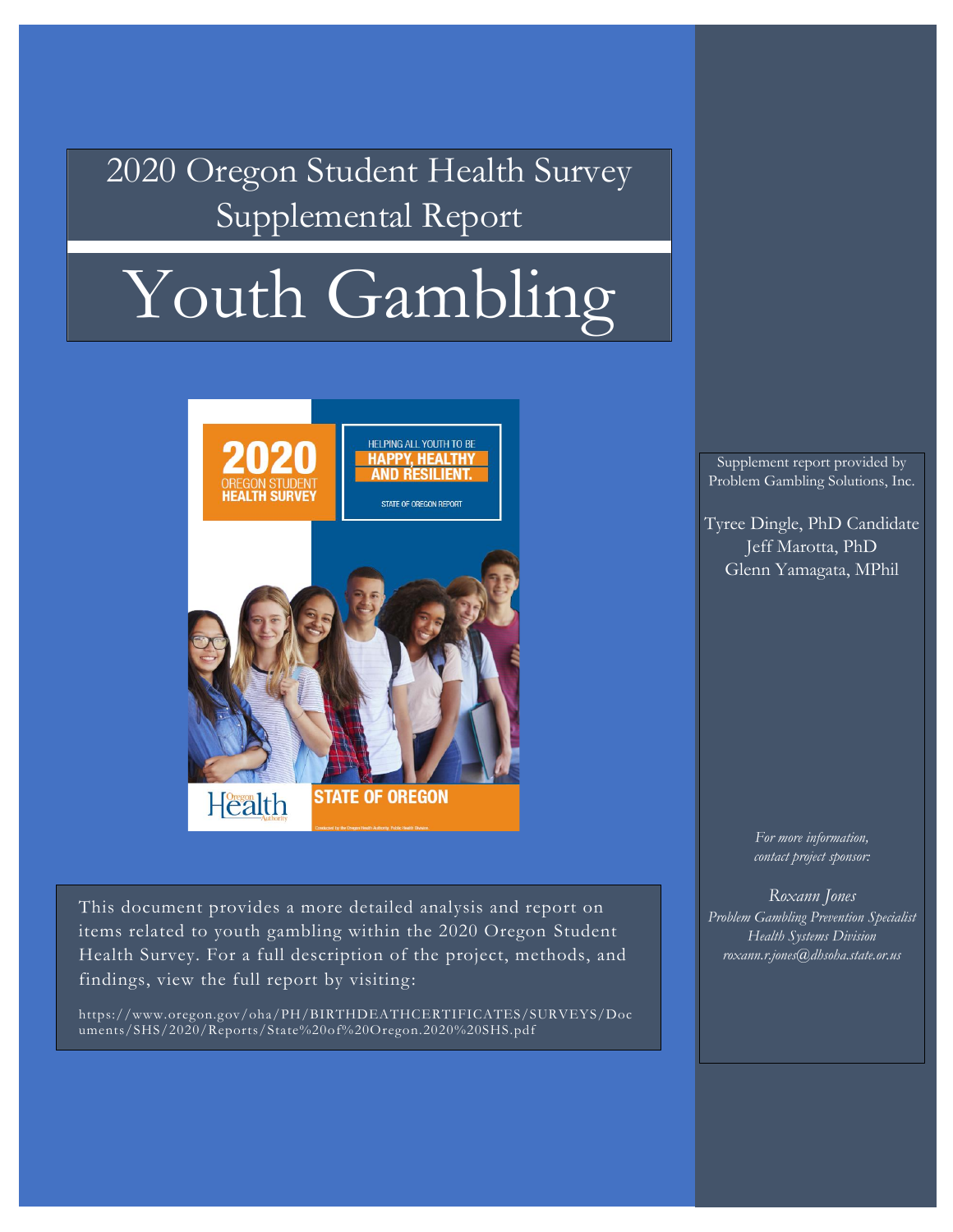

# **YOUTH GAMBLING**

**Gambling is an activity often used for leisure and entertainment; however, gambling can also quickly become problematic. Adolescents, given their sensitivity to emotionality and rewards are particularly at risk for engaging in impulsive, risky behaviors,<sup>1</sup> including gambling. As such, adolescents, perhaps more so than their adult counterparts, are at an increased risk of developing problematic gambling behaviors should their gambling go unaddressed.** 

It has been estimated that roughly 13,000 adolescents, ages 10 to 17, living in Oregon are at risk for developing (or already have developed) an unhealthy involvement with gambling behaviors.<sup>2</sup> Gambling impacts on youth stretch far beyond what individuals may typically consider to be related to gambling (financial problems, etc.). Research examining gambling behaviors among youth have shown gambling to have direct connections to increased substance use,<sup>3</sup> increased mental health problems,<sup>4</sup> bullying,<sup>5</sup> and delinquent behaviors.<sup>6</sup> With youth gambling being so interwoven with other areas of concern, questions were added to the 2020 Oregon Student Health Survey to better understand youth gambling in Oregon and its relationship to the health of Oregon students. A total of 41,995 youth throughout Oregon completed the survey from October 2020 to June 2021. The survey was completed either online or through paper and pencil administration.

#### **2020 Oregon Student Health Survey: Not a Typical Year**

Prior to reading through the report and interpreting the data, it is important to note the context in which the survey occurred. First, this survey occurred during the COVID-19 pandemic and quarantining. Not only was schooling interrupted and the general lives of everyone affected by the pandemic, but behaviors changed. Some evidence has suggested that the number of youths engaged in risky behaviors (specifically substance use) has decreased due in part to decreased inperson socializing with peers and increased time at home. This may point to the importance of the social environment for some youth in their engagement in risky behaviors. As the survey period was not a typical year, it remains unknown how well these findings will generalize to a post-pandemic environment.



<sup>&</sup>lt;sup>1</sup> Leshem, R. (2016). Brain development, impulsivity, risky decision making, and cognitive control: Integrating cognitive and socioemotional processes during adolescence – An introduction to the special issue. Developmental Neuroscience, 41(1-2), 1-5.

<sup>&</sup>lt;sup>2</sup> Moore, T. Volberg, R., Jones, R., Elliot, D., Johnson, A. & Conklin, T. (2016). 2016 Preliminary Youth Gambling Behavior Study; Report to the Oregon Council on Problem Gambling. Calculation based on 3.1% prevalence rate at risk using CAGI. 2020 Census data indicating 870,462 under 18. 409,629 age 10-17 living in Oregon. 3.1% x 409,629 = 12,699<br><sup>3</sup> Molinaro, S., Benedetti, E., Scalese, M., Bastiani, L., Fortunato, L., Cerra

J., and Urdih Lazar, T. (2018). Prevalence of youth gambling and potential influence of substance use and other risk factors throughout 33 European countries: first results from the 2015 ESPAD study. Addiction, 113: 1862– 1873. https://doi.org/10.1111/add.14275.

<sup>4</sup> Felsher, J. R., Derevensky, J. L., & Gupta, R. (2010). Young Adults with Gambling Problems: The Impact of Childhood Maltreatment. *International Journal of Mental Health and Addiction, 8*(4), 545–556. <https://doi.org/10.1007/s11469-009-9230-4>

<sup>5</sup>*Grande-Gosende, A., Richard, J., Ivoska, W., & Derevensky, J. (2020). The relationship between bullying victimization and gambling among adolescents. International Gambling Studies, 20(1), 80-96.* <sup>6</sup> Kryszajtys, D. T., Hahmann, T. E., Schuler, A., Hamilton-Wright, S., Ziegler, C. P., Matheson, F. I. (2018). Problem gambling and delinquent behaviours among adolescents: A scoping review. Journal of *Gambling Studies, 34, 893-914*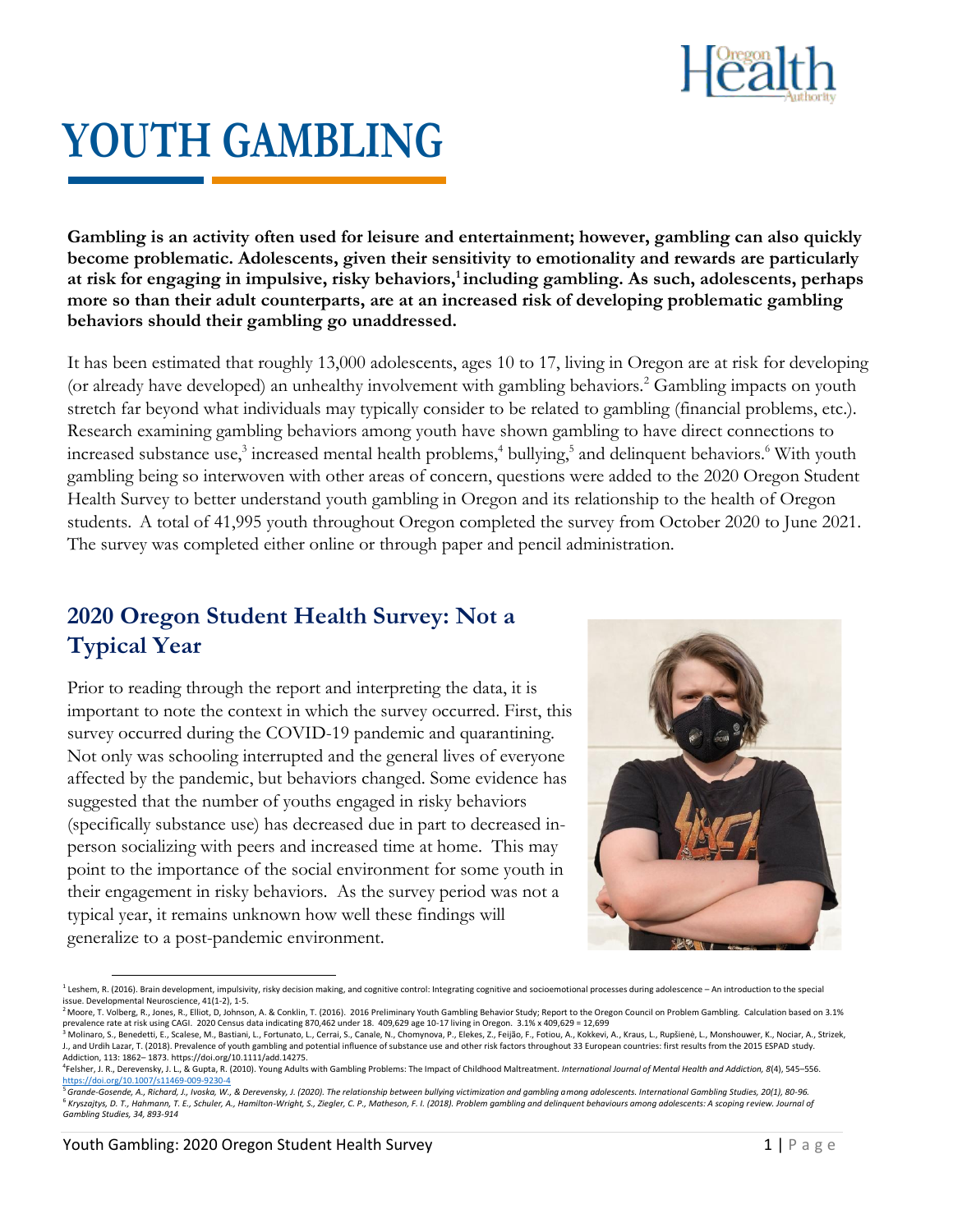

# **Gambling Activities**

Youth were presented with the following definition of gambling; "*Gambling involves betting anything of value (money, a watch, soda, etc.) on a game or event"* and asked to indicate all the types of gambling they had bet on during the last 30 days from the list below:

- I did not gamble in the last 30 days
- Sporting events where I was not playing including fantasy sports
- Skill games where I was playing (sports, cards, dice, video games, etc.)
- Lottery games (scratch offs, PowerBall®, MegabucksTM, etc.)
- Internet/online gambling activities (e-sports, casino games, sports betting, etc.)
- Other activities where I bet or gambled

Approximately 9.3% of all youths across grade levels who completed the survey endorsed having gambled in the past 30 days and 3.9% endorsed having gambled in the past 12 months. At the state level, across all grade levels, female identifying students had a past 30-day gambling prevalence rate of 6.1%, males 12.6%, and trans/gender non-conforming 11.3%. Among those who gambled, games of skill and sporting events were the most frequent types of gambling (see Table 1 in Appendix and graph below). \*



# Youth Gambling by Activity Type Based on Youth Who Reported Any Gambling in the Past 30 Days

*\* The authors wish to point out a discrepancy in the data, where youth endorsement for gambling in the past 12 months is lower than gambling in the past 30 days (9.3% v. 3.9%). This finding defies logic as the past 12 months includes the past 30 days and therefore past year gambling prevalence should be larger than past 30 days prevalence. This issue was likely due to several factors including issues with gambling question survey design, respondent misinterpretation of the questions, and memory errors. The current report authors concluded the 30-day data, rather than the 12-month data, was the most appropriate data to focus upon. Memory errors increase as the reference period increases. That is, recalling gambling behavior over a 30 day period is less prone to memory error and therefore is viewed as a more accurate reflection of gambling prevalence among Oregon youth.*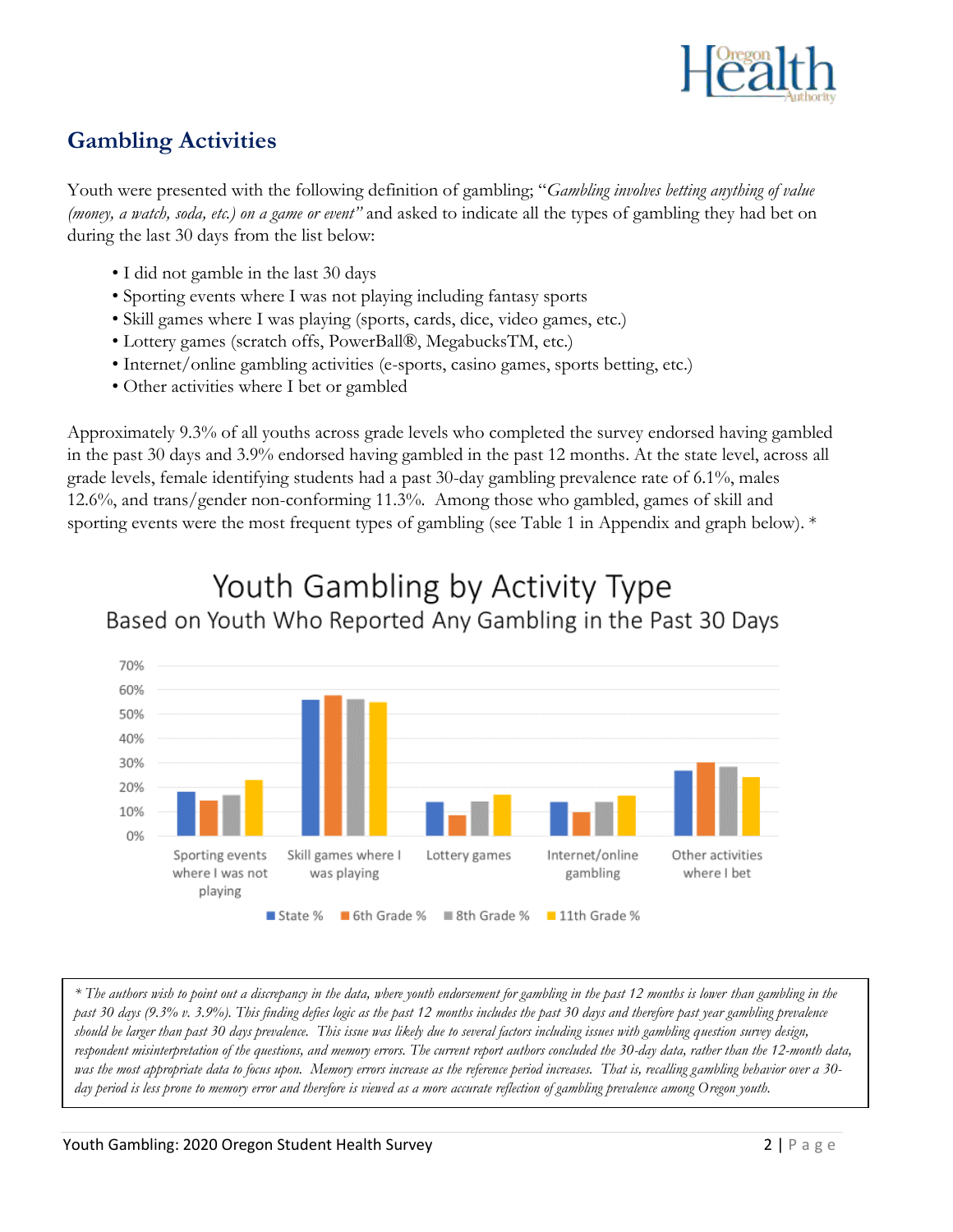

#### **Gambling Related Problems**

Across all grade levels, 2.7% of youths endorsed experiencing at least 1 gambling related problem over the past 12 months. Students who identify as males were more likely to gamble and report gambling related problems than students who identify as female. Among 6th and 8th graders, students who identified their gender in one of the trans/gender nonconforming categories were at greatest risk of gambling and reporting gambling related problems. For 11th graders, students who identify as trans/gender non-conforming categories had gambling and problem gambling risk levels below students identifying as male and above those identifying as female (see Table 2 in Appendix and graph below).



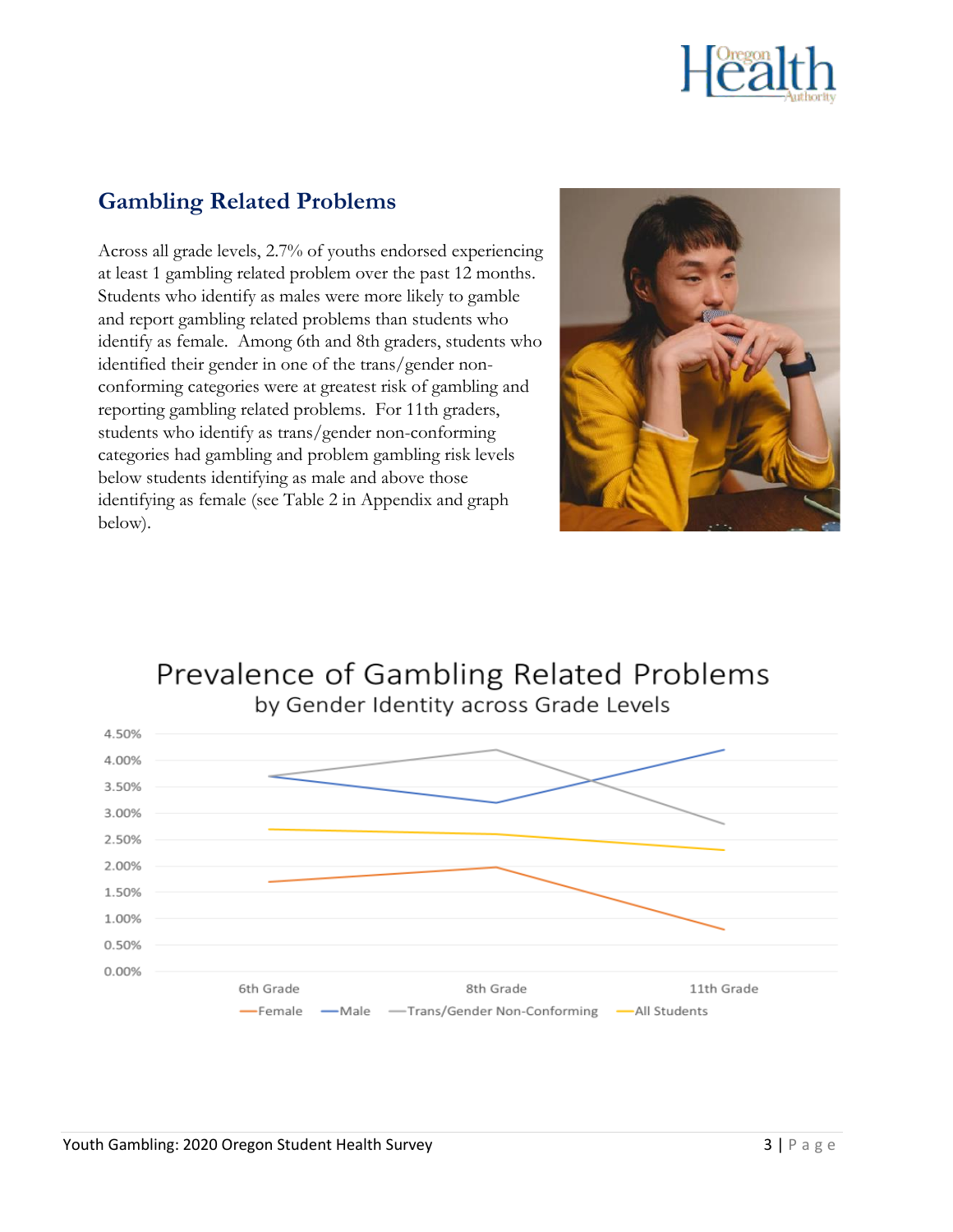

#### **Adverse Childhood Experiences & Gambling**

Given the drastic shift to at-home schooling and much of dayto-day life transitioning to a virtual world, the home life of youth has a major impact on their engagement in risky behaviors, gambling included. Across the State and all grades, gambling in the past 30 days was positively associated with adverse childhood experiences (ACEs). In other words, youth who stated they gambled in the past 30 days were significantly more likely to endorse having to wear dirty clothes to school, not having enough money for food, and/or were living with someone who had a drinking or drug use problem. See Table 3 in Appendix for full details.

The risk of youth reporting an adverse childhood experience was approximately 40% greater among youth who gambled in the past 30 days compared to youth who had not gambled.

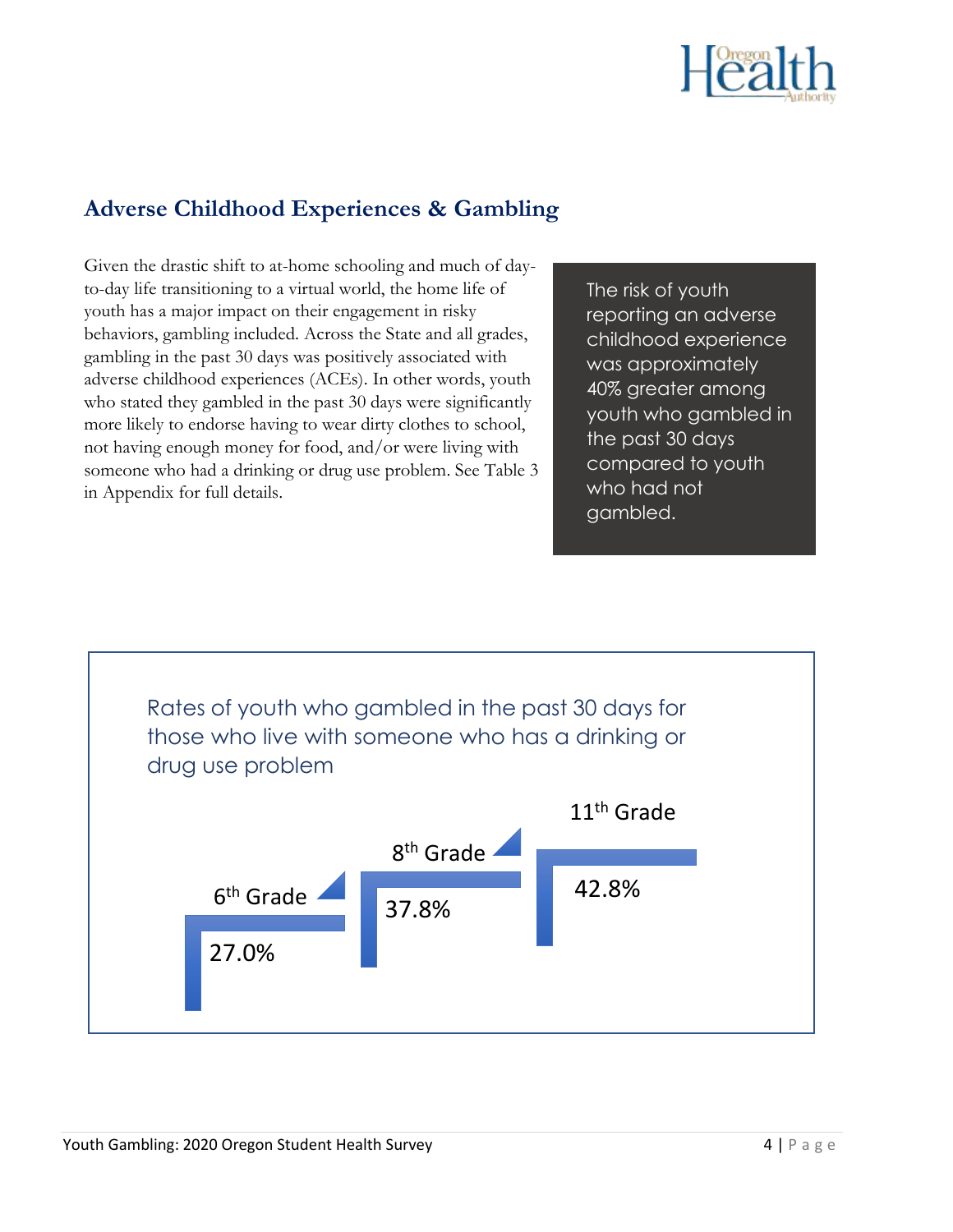

#### **Bullying & Gambling**

When we examine gambling and its relationship with bullying behaviors, we find further overlap. Youth who endorsed gambling in the past 30 days were significantly more likely to report they had bullied others in the past 12 months for  $8<sup>th</sup>$  and  $11<sup>th</sup>$  grade (6<sup>th</sup> grade was not asked this question). Additionally, gambling in the past 30 days was associated with a greater likelihood of being a victim of bullying, regardless of method or reason. In sum, gambling in the past 30 days was associated with an increased risk for being a victim and a perpetrator of bullying. See Table 4 in Appendix for further details.

Of note, across grade levels, youth who reported gambling in the past 30 days (compared to those who did not gamble) were:

- *2 times* more likely to be victims of cyber bullying
- *2 times* more likely to have bullied others

#### **Sexual Activity & Gambling**

Having gambled in the past 30 days was associated with an increased likelihood of having had sex among both 8<sup>th</sup> and 11<sup>th</sup> graders. 6<sup>th</sup> graders were not asked this question. At the state level, youth who endorsed gambling in the past 30 days were 1.3 times more likely to have had sex at least once in their life compared to those who did not gamble. For more information see Table 5 in Appendix.

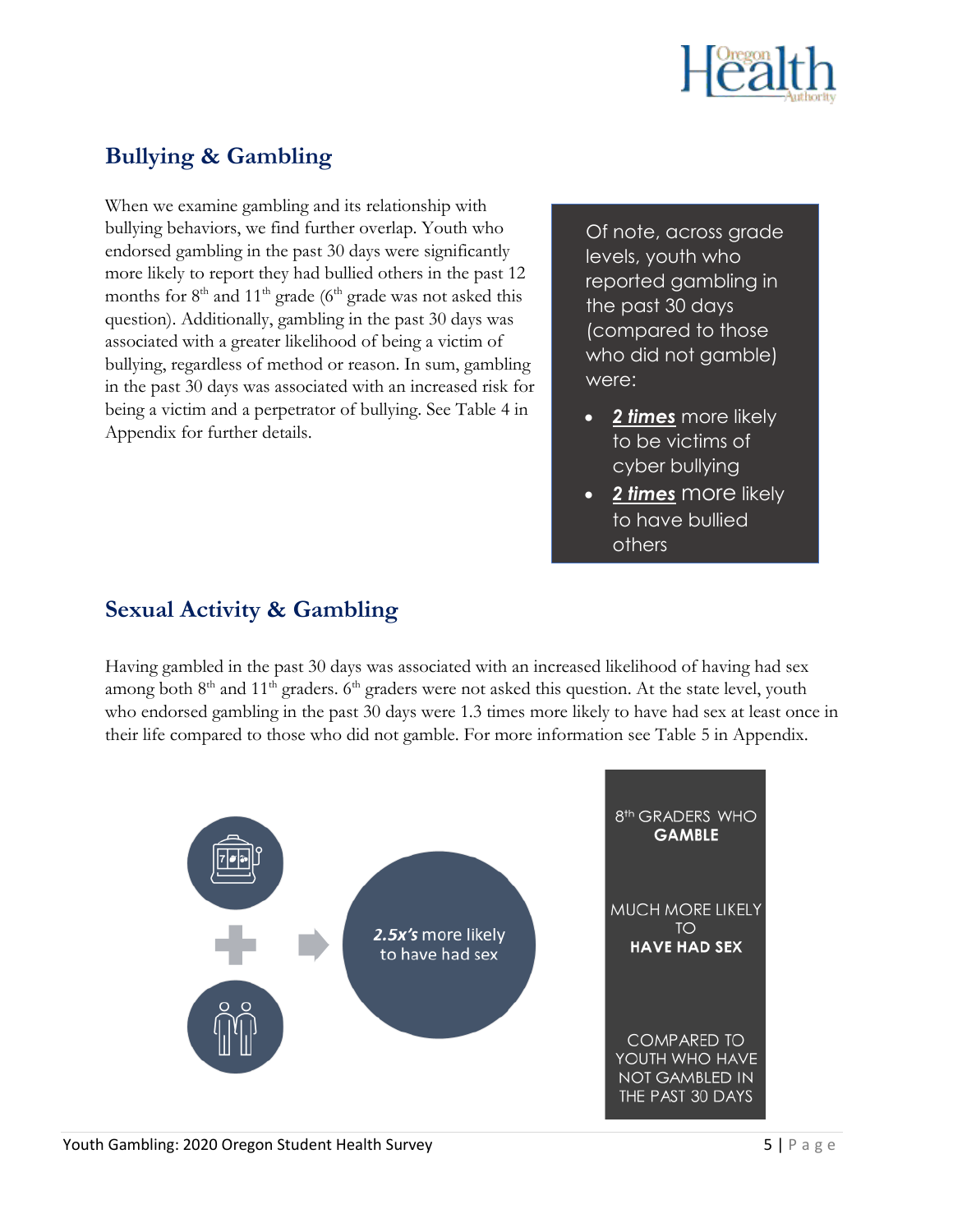

#### **Youth Suicide, Hopelessness, and Sadness**

When exploring youth gambling behaviors and their relationship with sadness and suicidal behaviors an interesting trend emerges. Both for  $6<sup>th</sup>$  and  $8<sup>th</sup>$  graders, gambling in the past 30 days were associated with a greater likelihood of feeling sad or hopeless, considering suicide, or attempting suicide in the past 12 months. However, for  $11<sup>th</sup>$  graders, the associations are weaker and there is no statistically significant association between gambling and feeling sad or hopeless. See Table 6 in Appendix for full details.

6<sup>th</sup> and 8<sup>th</sup> graders who reported gambling in the past 30 days were more than *2x's more likely* to have attempted suicide at least once compared to those who did not gamble.

## **Alcohol, Binge Drinking, and Driving**

8<sup>th</sup> and 11<sup>th</sup> graders who gambled were *2x's* more likely to be in a car with a under the influence of alcohol and/or drove under the influence than those who did not gamble.

Gambling behaviors have a strong connection with alcohol use behaviors and problems across grades and broadly at the state level. Gambling in the past 30 days was positively associated with alcohol consumption over the past 30 days, drinking 5 or more alcoholic drinks over the past 30 days in one sitting, and driving (or riding) in a car with a teenager driving under the influence of alcohol. See Table 7 in Appendix for full details.

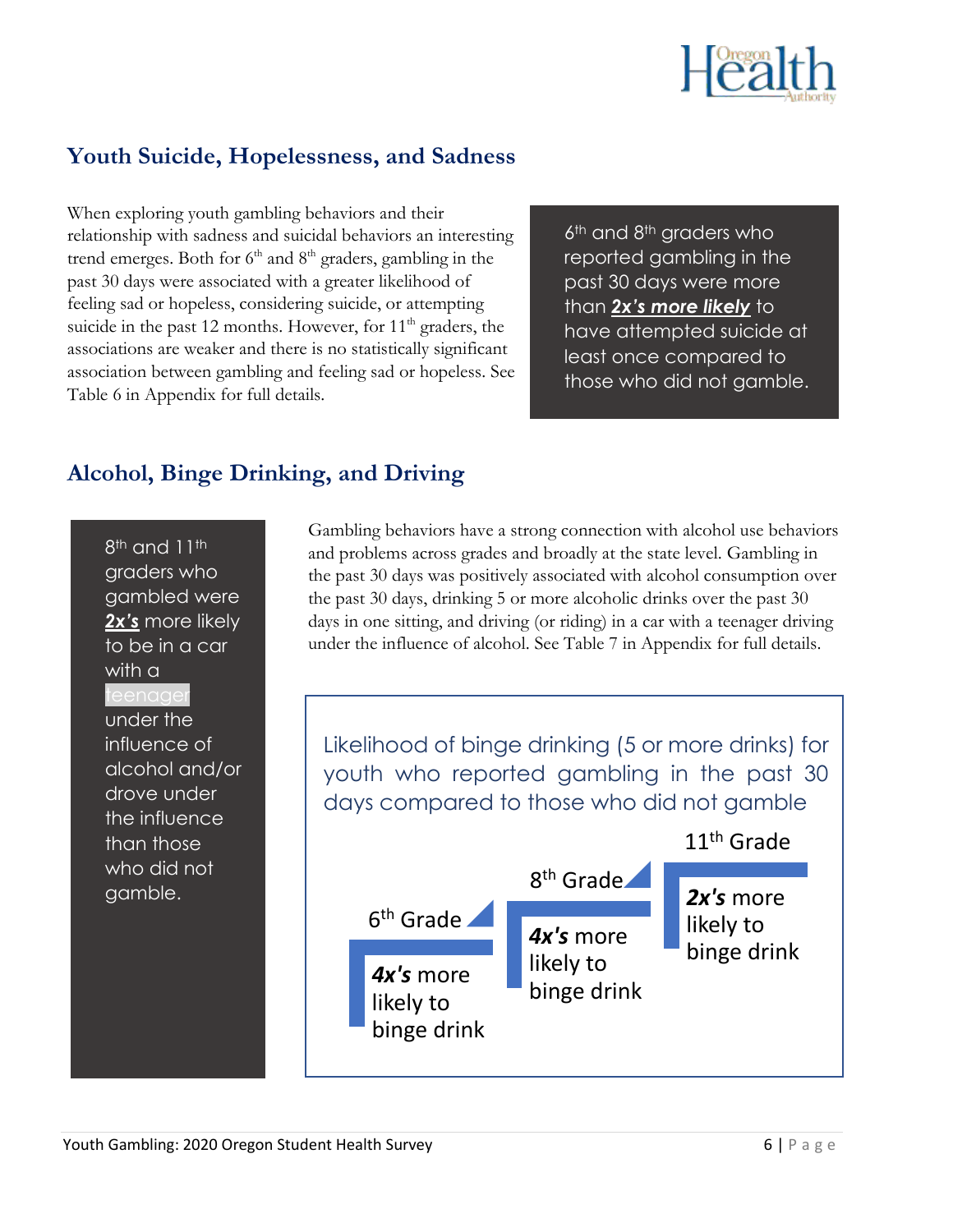

#### **Tobacco, Vaping, and Chewing**

Gambling has a similar relationship to tobacco use as it does with alcohol use. Across the state level and among  $6<sup>th</sup>$  graders, gambling in the past 30 days was positively associated with all tobacco variables. 6<sup>th</sup> graders were not asked about the use of chewing tobacco or flavored tobacco. Broadly speaking, youth who endorsed gambling in the past 30 days were more likely to smoke cigarettes, use e-cigs or vapes, and chew tobacco compared with youth who did not gamble. See Table 8 in Appendix for complete details.

Of particular importance, of youth who reported gambling in the past 30 days:

- 6th graders were *6x's* more likely to smoke cigarettes
- 8th graders were *6x's* more likely to chew tobacco
- 11th graders were *3x's* more likely to chew tobacco

Compared to youth who did not gamble.

# **Cannabis**

Gambling in the past 30 days was positively associated with cannabis usage across different methods of cannabis consumption. In other words, at the state level and across grade levels (though  $6<sup>th</sup>$  graders were only asked if they used cannabis and were not asked about consumption method) youth who gambled were significantly more likely to report using cannabis in the past 30 days, consume cannabis via smoking, vaping, and eating compared to youth who did not report gambling. See Table 9 for further information.

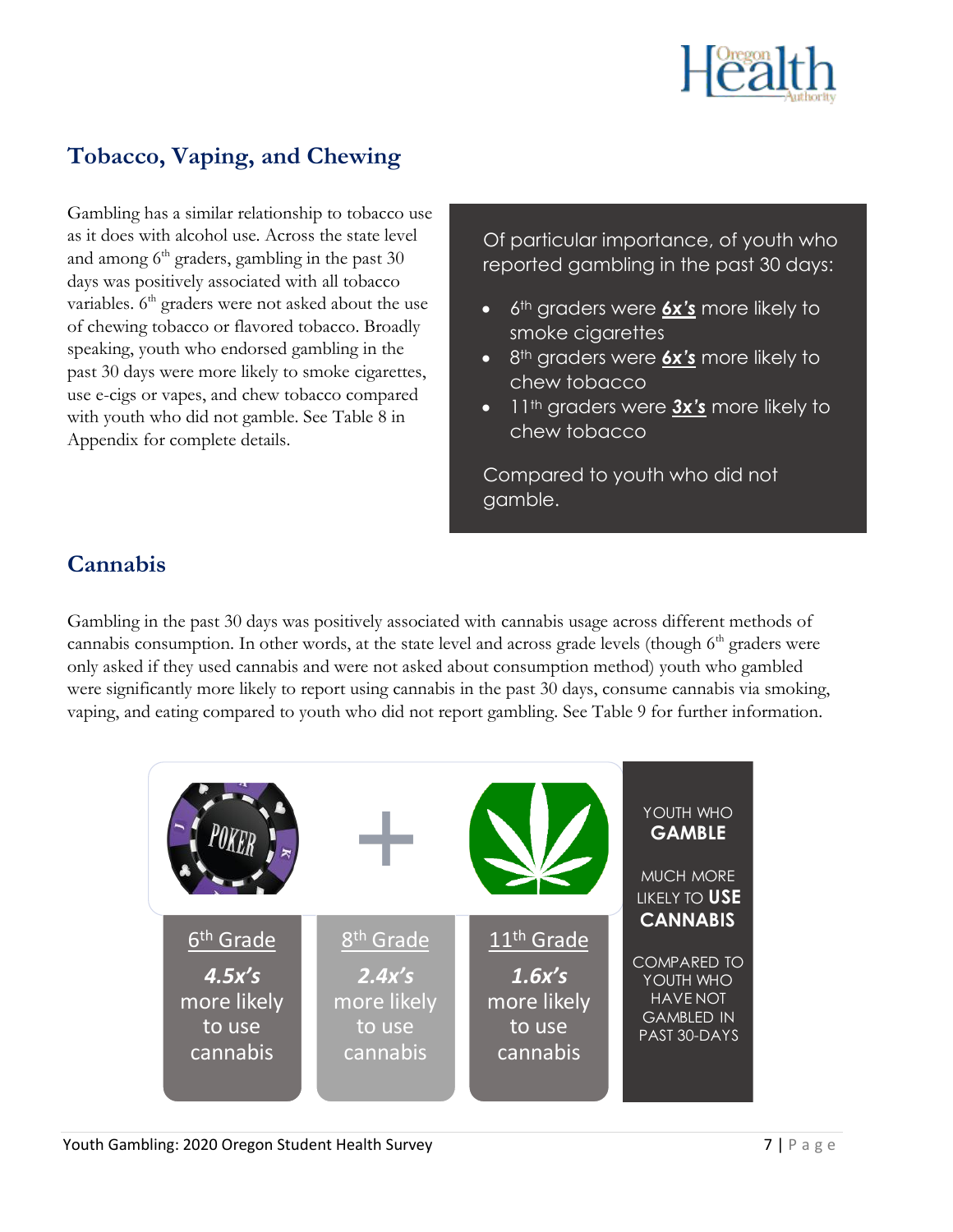

#### **Prescription Medication & Illicit Drugs**

Gambling over the past 30 days was also positively associated with the frequency at which prescription medication was used, without a doctor's knowledge, over the past 30 days, across the state level and all grade levels. Gambling was only associated with illicit drug use among  $8<sup>th</sup>$  graders, not  $11<sup>th</sup>$  graders. In other words, youth across grade levels who reported gambling in the past 30 days were more likely to use prescription medication without a doctor's knowledge and 8th graders who reported gambling were more likely to use illicit drugs compared to those who did not gamble. See Table 10 for complete information.

8<sup>th</sup> graders who gambled were 2x's more likely to use illicit drugs than those who did not gamble in the past 30 days.

#### **Gambling Related Problems & Other Risky Behaviors**

Of note, across grade levels, experiencing at least 1 problem related to gambling was associated with being:

- *3 times* more likely to be Cyber Bullied.
- *1.5 times* more likely to live with someone with a drinking or drug use problem.
- *2 times* more likely to drink alcohol OR use e-cigarettes at least 1 day over the past 30 days
- *2 times* more likely to have used illicit drugs in the past 30 days.

Compared with those who did not gamble.

Approximately 3% (2.7%) of all youths who completed the survey endorsed experiencing at least 1 problem related to their gambling within the past 12 months. Consistent with gambling in the past 30 days, it is clear from this data that experiencing a gambling related problem significantly increases the likelihood of engaging in numerous other risky behaviors.

Table 11 in the Appendix details, at the state level, the relative risks of those who gambled in the past 30 days compared to those who did not along several variables. Finally, Table 11 contains the ratio of relative risk, which demonstrates the relative risk impact of transitioning from gambling to problem gambling. Upon examination of Table 11, it is clear those that report at least one gambling related problem are at greater risk for reporting several other concerning behaviors compared to those that reported gambling but without related consequences.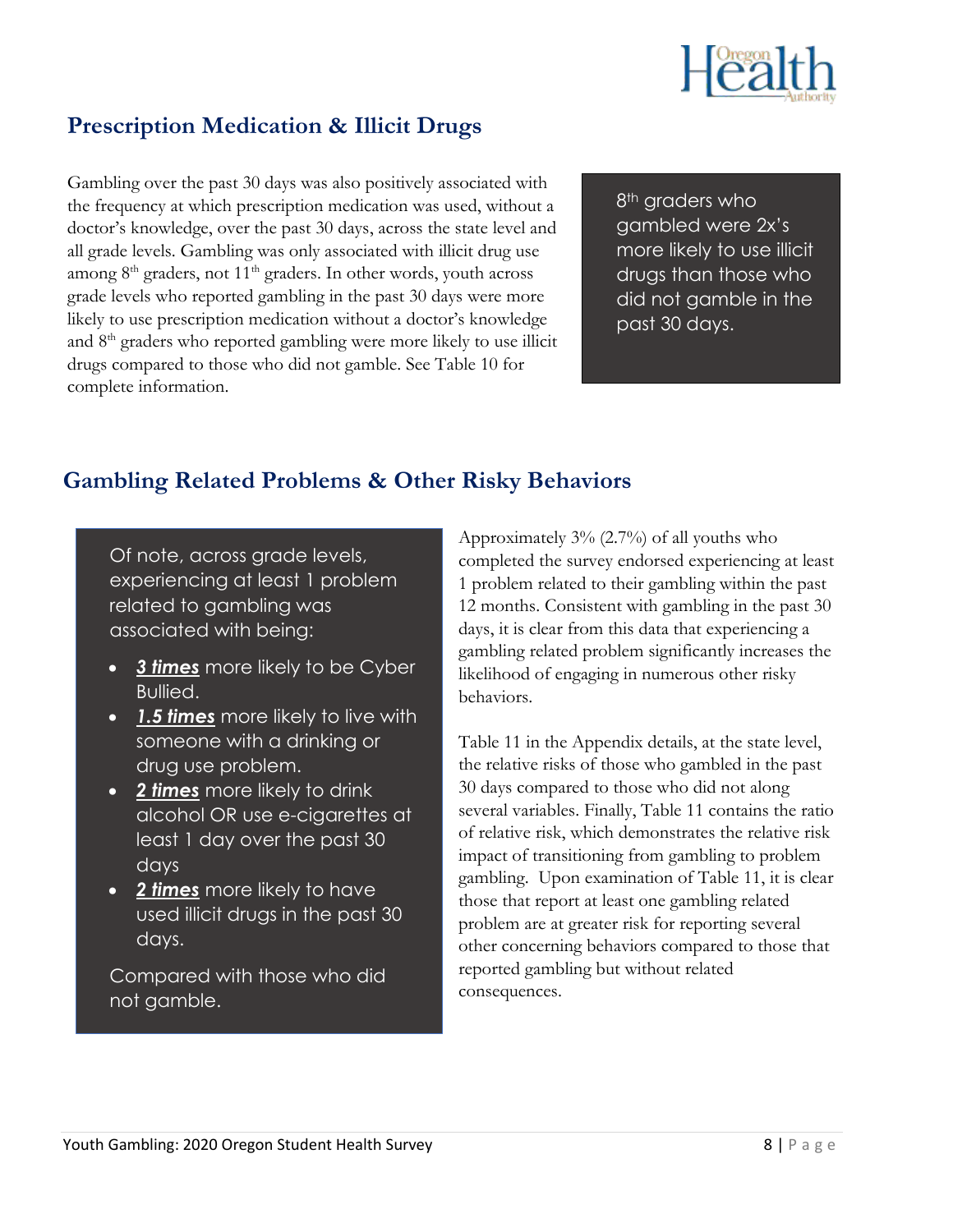

#### **Implications & Key Take Aways**

Findings from the current survey support the notion that gambling should be included in prevention and education programs to promote healthy youth development. Gambling in the past 30 days, as well as experiencing at least 1 problem related to gambling have been shown to be associated with a wide variety of risky behaviors among Oregon youth.

- Across grade levels, gambling is consistently associated with an increased risk in substance use. Among  $11<sup>th</sup>$  graders who reported gambling in the past 30 days, one in four reported they had consumed alcohol in the past 30 days, compared to less than one in five who reported they did not gamble. These results highlight the need to include the discussion of gambling in programs to prevent substance abuse and vice versa.
- Gambling is associated with various types of bullying, suggesting that bullying initiatives should include elements aimed at reducing gambling.

Gambling in the past 30 days and experiencing at least 1 gambling related problem is associated with an increased likelihood of engaging in other risky behaviors across age groups of Oregon youth.

• Gambling is associated with an increased likelihood of feeling sad or hopeless, thinking about suicide, and previous suicide attempts among  $6<sup>th</sup>$  and  $8<sup>th</sup>$  graders. Suicide prevention efforts among middle-school age individuals should include discussion around healthy and unhealthy coping strategies and include gambling as an unhealthy strategy and discuss inherent risks.

While findings from the survey do not tell us if youth gambling drives other behaviors of concern or may result as a byproduct of other risky behaviors or adverse experiences, what is clear is there is an association between youth gambling and indicators of youth health. This data underscores the need to pay attention to gambling as a public health issue impacting Oregon's youth.

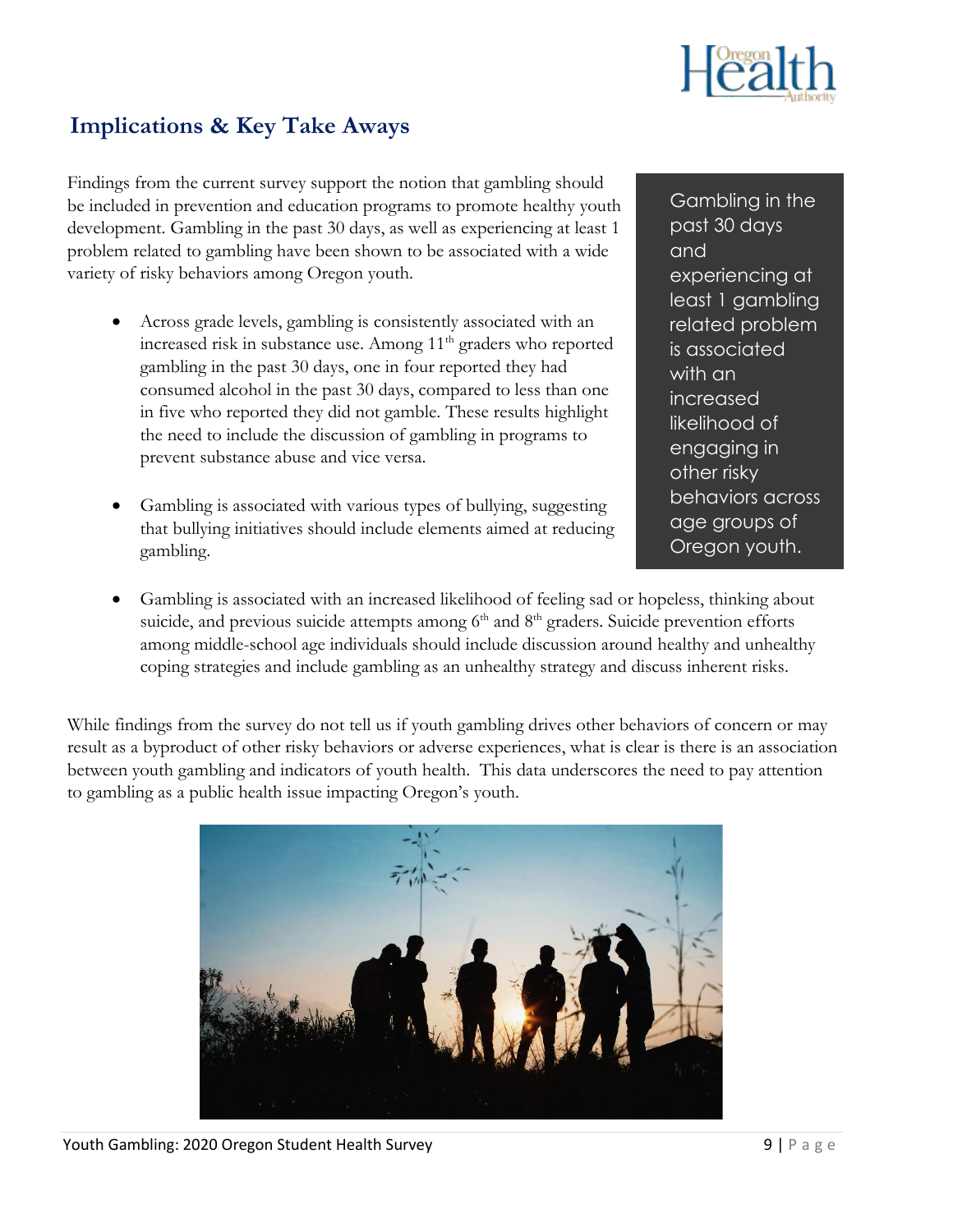

# **Appendix – Tables**<sup>7</sup>

Below you will find the tables that have been references throughout the report. The tables are reported in percentages at the State level (aggregate of all grades) and by grade level. These percentages do not reflect the full youth population, rather, the percentage of individuals who endorsed gambling or non-gambling and those who endorsed the respective third variables of interest (i.e., alcohol use) as it relates to gambling (or non-gambling). For example, Table 3, reports "wearing dirty clothes to school" at the State level. We see that 35.8% of youth who reported gambling in the past 30 days endorsed that they had to wear dirty clothes to school. This contrasts with 23.7% of youth who did not report gambling in the past 30 days who endorsed having to wear dirty clothes to school. This finding is a statistically significant difference (as indicated by the asterisk). All tables should be interpreted this way, such as that the number in each column reflects the percentage of youth who gambled (or did not) who also endorsed whatever variable that row is defined as the variable in the corresponding row (e.g., wearing dirty clothes, drinking in the past 30 days, using cannabis, smoking tobacco, etc.).

|                                                                                                   | <b>State</b>  | 6 <sup>th</sup>            | $8^{\text{th}}$ | 11 <sup>th</sup> |  |  |  |  |  |  |  |
|---------------------------------------------------------------------------------------------------|---------------|----------------------------|-----------------|------------------|--|--|--|--|--|--|--|
|                                                                                                   | $(^{0}/_{0})$ | Grade                      | Grade           | Grade            |  |  |  |  |  |  |  |
|                                                                                                   |               | $\left(\frac{0}{0}\right)$ | $\binom{0}{0}$  | $(\%)$           |  |  |  |  |  |  |  |
| Respondents indicating any gambling in the past 30 days                                           | 9.3           | 9.5                        | 9.7             | 8.8              |  |  |  |  |  |  |  |
|                                                                                                   |               |                            |                 |                  |  |  |  |  |  |  |  |
| Question: Gambling involves betting anything of value (money, a watch, a soda, etc.) on a game or |               |                            |                 |                  |  |  |  |  |  |  |  |
| event. Please choose ALL the types of gambling that you have bet on during the last 30 days.      |               |                            |                 |                  |  |  |  |  |  |  |  |
| Sporting events where I was not playing including fantasy sports                                  | 18.3          | 14.6                       | 16.8            | 23.1             |  |  |  |  |  |  |  |
| Skill games where I was playing (sports, cards, dares, dice, video games,                         | 55.9          | 57.8                       | 56.2            | 55.0             |  |  |  |  |  |  |  |
| etc.)                                                                                             |               |                            |                 |                  |  |  |  |  |  |  |  |
| Lottery games (scratch offs, PowerBall®, Megabucks <sup>™</sup> ,                                 | 14.0          | 8.5                        | 14.1            | 17.1             |  |  |  |  |  |  |  |
| etc.)                                                                                             |               |                            |                 |                  |  |  |  |  |  |  |  |
| Internet/online gambling activities (e-sports, casino games, sports                               | 14.0          | 9.8                        | 14.0            | 16.5             |  |  |  |  |  |  |  |
| betting, etc.)                                                                                    |               |                            |                 |                  |  |  |  |  |  |  |  |
| Other activities where I bet or gambled                                                           | 26.9          | 30.3                       | 28.4            | 24.2             |  |  |  |  |  |  |  |

#### Table 1. Gambling Prevalence & Activities, Past 30 Days

<sup>&</sup>lt;sup>7</sup> Throughout the appendix, tables will be marked by either a single or double asterisk (e.g.,  $0.1^*$  or  $0.1^{**}$ ). A single asterisk indicates a statistically significant result at the 10% level (meaning the odds of these results occurring by chance are less than 10 out of 100) and two asterisks indicate a statistically significant result at the 5% level (meaning the odds of these results occurring by chance are less than 5 out of 100).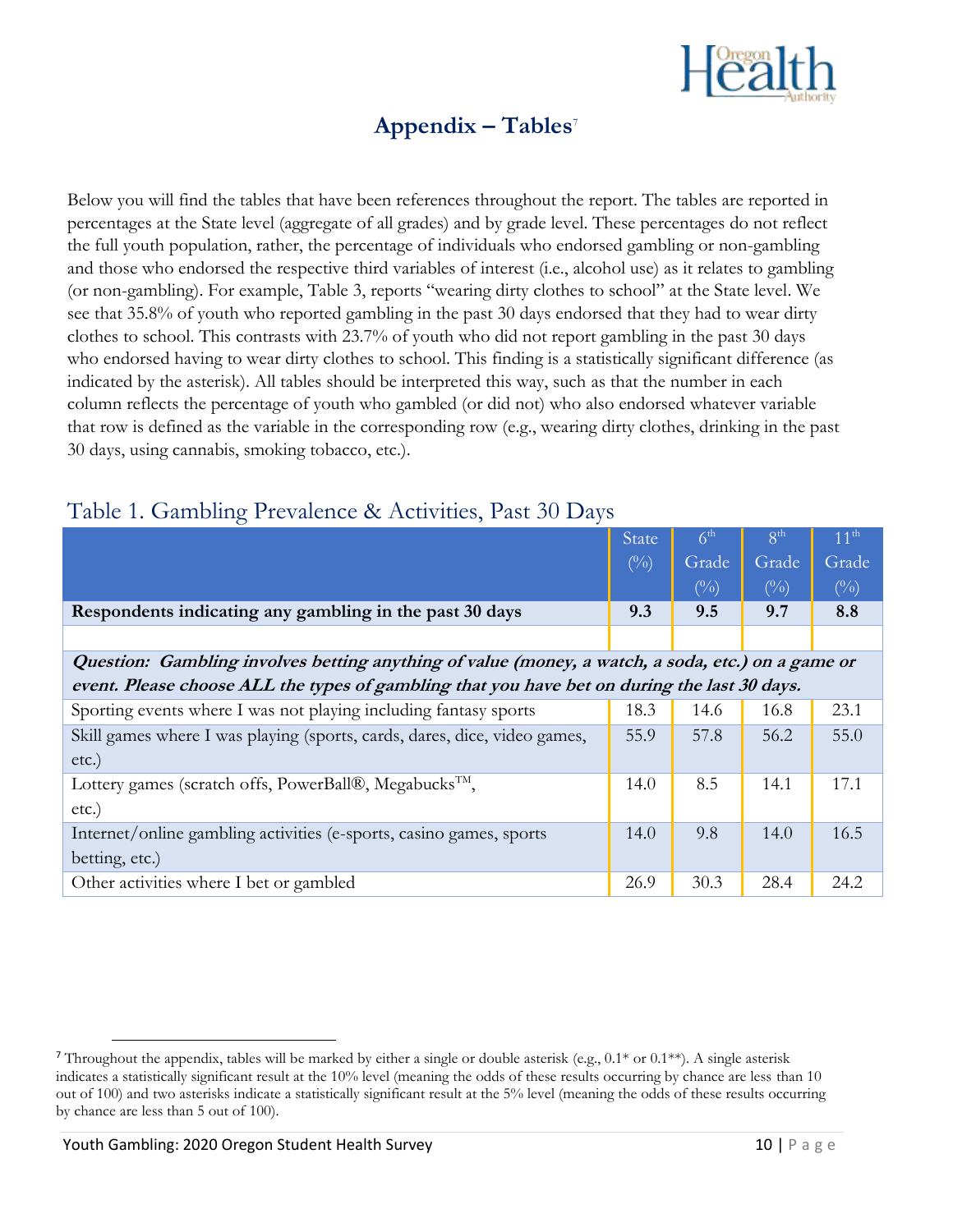

# Table 2. Prevalence of Gambling Problems for those who Endorsed Gambling in the Past 12 Months

|                                                                      | <b>State</b>    | 6 <sup>th</sup> | 8 <sup>th</sup>         | $11^{th}$       |
|----------------------------------------------------------------------|-----------------|-----------------|-------------------------|-----------------|
|                                                                      | $(\frac{0}{0})$ | Grade<br>$(\%)$ | Grade<br>$\binom{0}{0}$ | Grade<br>$(\%)$ |
| Felt bad about the amount of money you bet, or what happens when you | 30.8            | 25.1            | 33.1                    | 31.5            |
| gamble or bet                                                        |                 |                 |                         |                 |
| Gone back another day to try to win back money you lost gambling     | 20.5            | 22.3            | 18.9                    | 21.3            |
| Borrowed money from someone to gamble and not paid it back           | 10.3            | 7.7             | 13.3                    | 7.9             |
| Had any problems, such as arguments with family and friends, or      | 15.4            | 32.1            | 16.0                    | 5.3             |
| problems at school or work due to your gambling                      |                 |                 |                         |                 |

#### Table 3. Gambling & Adverse Childhood Experiences

|                   | State $(\%)$       |          | $6th$ Grade $(\%)$ |           | $8th$ Grade $(\%)$ |           | $11th$ Grade $\overline{(^{0}/_{0})}$ |           |
|-------------------|--------------------|----------|--------------------|-----------|--------------------|-----------|---------------------------------------|-----------|
|                   | Gambled<br>Did not |          | Did not<br>Gambled |           | Did not<br>Gambled |           | Gambled                               | Did not   |
|                   | 30 days            | gamble   | 30 days            | gamble    | 30 days            | gamble    | 30 days                               | gamble    |
| Wearing Dirty     | $35.8**$           | $23.7**$ | $38.5***$          | $25.6***$ | $34.4***$          | $21.6***$ | $35.1***$                             | $24.1***$ |
| Clothes to school |                    |          |                    |           |                    |           |                                       |           |
| Not having enough | $22.5***$          | $14.0**$ | $25.4***$          | $13.7**$  | $20.3**$           | $11.7**$  | $22.4**$                              | $16.3***$ |
| food to eat       |                    |          |                    |           |                    |           |                                       |           |
| Living with       | $36.6***$          | $25.7**$ | $27.0**$           | $18.6***$ | $37.8**$           | $24.6***$ | $42.8**$                              | $31.7**$  |
| someone who has a |                    |          |                    |           |                    |           |                                       |           |
| drinking or drug  |                    |          |                    |           |                    |           |                                       |           |
| use problem       |                    |          |                    |           |                    |           |                                       |           |

#### Table 4. Gambling & Bullying

|                        | State $(\%)$       |          | $6th$ Grade $(\%)$ |          | $8th$ Grade $\overline{(*)}$ |           | $11th$ Grade $\overline{(^{0}/_{0}})$ |          |
|------------------------|--------------------|----------|--------------------|----------|------------------------------|-----------|---------------------------------------|----------|
|                        | Gambled<br>Did not |          | Gambled            | Did not  | Gambled                      | Did not   | Gambled                               | Did not  |
|                        | 30 days            | gamble   | 30 days            | gamble   | 30 days                      | gamble    | 30 days                               | gamble   |
| Victim of Cyber        | $15.0**$           | $7.4**$  | $21.5***$          | $8.4**$  | $15.6***$                    | $7.3**$   | $9.4\%*$                              | $6.7*$   |
| Bullying               |                    |          |                    |          |                              |           |                                       |          |
| <b>Bullying Others</b> | $12.8**$           | $51**$   |                    | $\equiv$ | $14.0**$                     | $5.8**$   | $11.7***$                             | $4.6**$  |
| All Types of           | $24.4***$          | $13.2**$ | $25.8**$           | $12.2**$ | $31.1**$                     | $14.4***$ | $17.1**$                              | $12.8**$ |
| Bullying               |                    |          |                    |          |                              |           |                                       |          |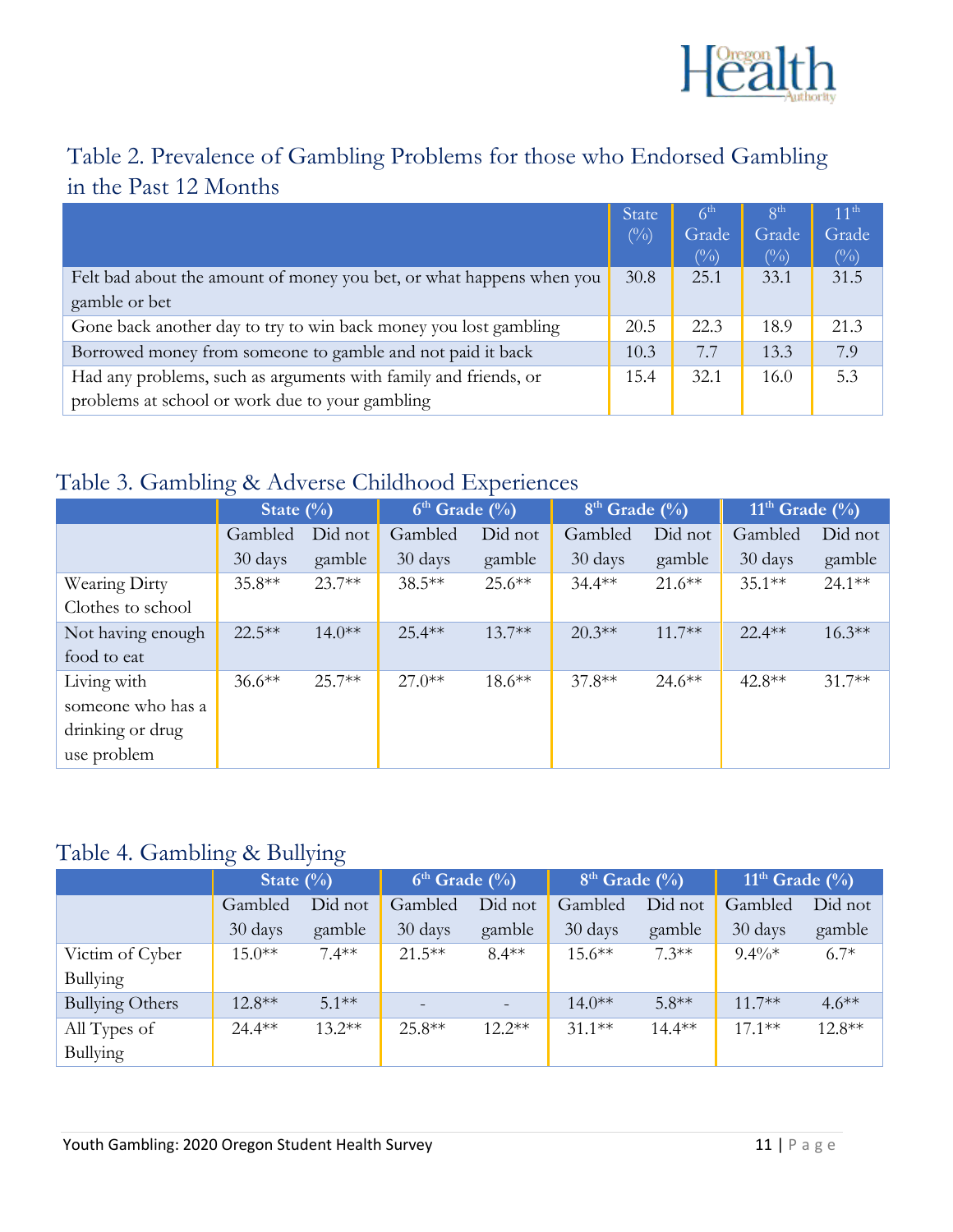

# Table 5. Gambling & Sexual Activity

|              | <b>State</b> |          | 8 <sup>th</sup> Grade |         | 11 <sup>th</sup> Grade |         |  |
|--------------|--------------|----------|-----------------------|---------|------------------------|---------|--|
|              | Gambled      | Did not  | Gambled               | Did not | Gambled                | Did not |  |
|              | 30 days      | gamble   | 30 days               | gamble  | 30 days                | gamble  |  |
| Ever had sex | $23.1**$     | $17.1**$ | $10.0**$              | $3.5**$ | $35.3**$               | 28.8**  |  |

#### Table 6. Gambling, Sadness, & Suicide

|                   | State $(\%)$ |           | $6th$ Grade $(\%)$ |            | $8th$ Grade $(\%)$ |            | $11th$ Grade $\overline{(^{0}/_{0})}$ |            |
|-------------------|--------------|-----------|--------------------|------------|--------------------|------------|---------------------------------------|------------|
|                   | Gambled      | Did Not   | Gambled            | Did        | Gambled            | Did        | Gambled                               | Did        |
|                   | 30 days      | Gamble    | 30 days            | <b>Not</b> | 30 days            | <b>Not</b> | 30 days                               | <b>Not</b> |
|                   |              |           |                    | Gamble     |                    | Gamble     |                                       | Gamble     |
| Felt Sad or       | $43.1**$     | $34.8**$  | $42.1**$           | $26.7**$   | $42.4**$           | $32.2**$   | 44.4                                  | 42.9       |
| Hopeless          |              |           |                    |            |                    |            |                                       |            |
| Considered        | $19.4***$    | $13.5***$ | $16.1***$          | $9.4**$    | $21.4***$          | $13.6***$  | $20.1*$                               | $16.4*$    |
| suicide           |              |           |                    |            |                    |            |                                       |            |
| Attempted Suicide | $8.0**$      | $4.2**$   | $71**$             | $2.8**$    | $9.6**$            | $4.6**$    | $7.2*$                                | $4.8*$     |
| at least once     |              |           |                    |            |                    |            |                                       |            |

# Table 7. Gambling & Alcohol

|                     | State $(\%)$ |         | $6th$ Grade $(\%)$ |          | $8th$ Grade $(\%)$ |          | $11th$ Grade $(\%)$ |          |  |
|---------------------|--------------|---------|--------------------|----------|--------------------|----------|---------------------|----------|--|
|                     | Gambled      | Did not | Gambled            | Did not  | Gambled            | Did not  | Gambled             | Did not  |  |
|                     | 30 days      | gamble  | 30 days            | gamble   | 30 days            | gamble   | 30 days             | gamble   |  |
| Alcohol use in past | $16.9**$     | $8.3**$ | $6.7**$            | $1.7**$  | $13.9**$           | $4.8**$  | $27.6***$           | $15.9**$ |  |
| 30 days             |              |         |                    |          |                    |          |                     |          |  |
| 5 or more Drinks in | $7.9**$      | $3.2**$ | $2.0**$            | $0.5***$ | $6.3**$            | $1.5***$ | $14.0**$            | $6.5***$ |  |
| a Day               |              |         |                    |          |                    |          |                     |          |  |
| Drove while under   | $4.6***$     | $2.0**$ |                    |          | $4.7**$            | $1.7**$  | $4.5***$            | $2.2**$  |  |
| the influence of    |              |         |                    |          |                    |          |                     |          |  |
| alcohol and/or rode |              |         |                    |          |                    |          |                     |          |  |
| with a teenager who |              |         |                    |          |                    |          |                     |          |  |
| had been drinking   |              |         |                    |          |                    |          |                     |          |  |
| alcohol             |              |         |                    |          |                    |          |                     |          |  |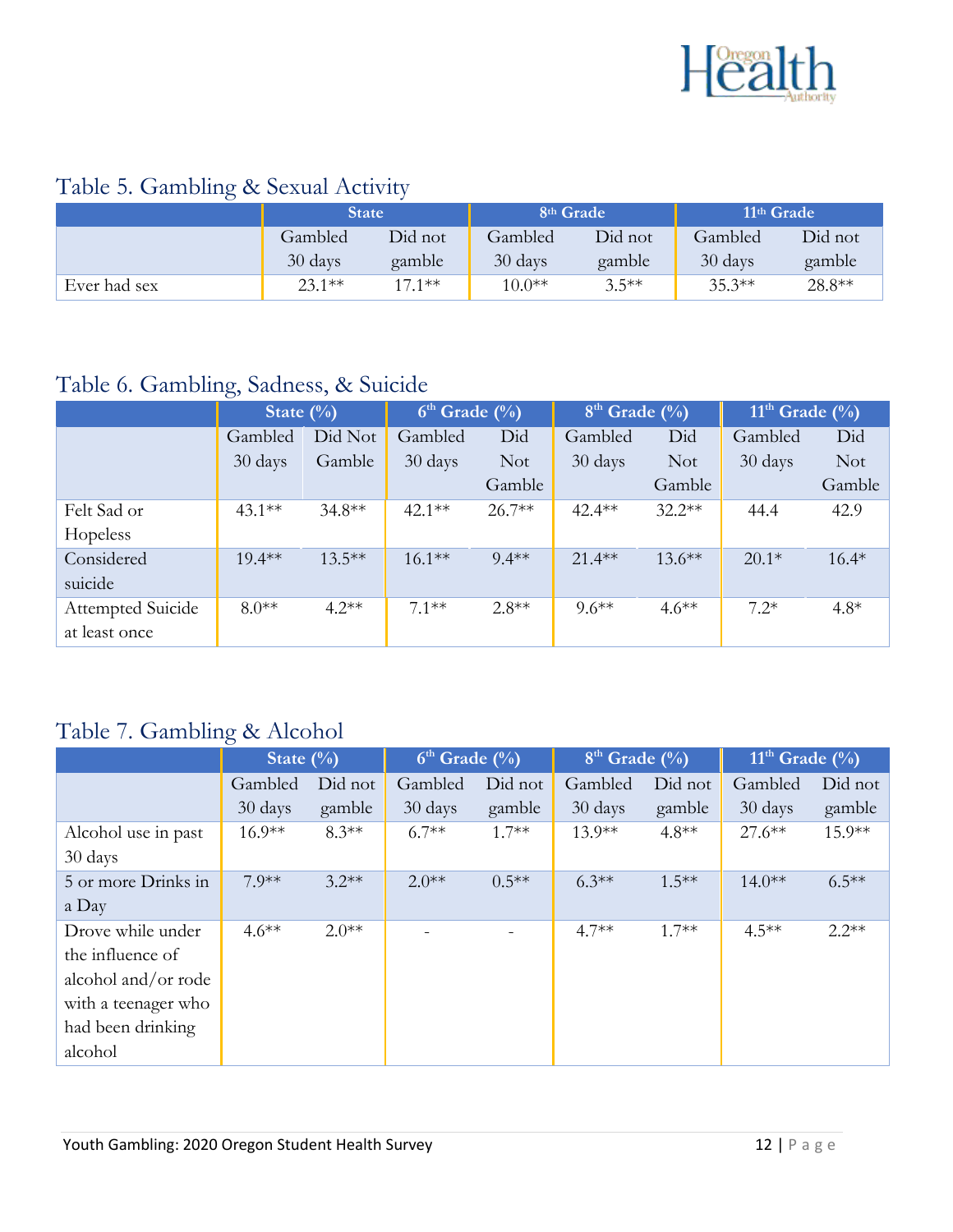

|                          | State $(\%)$ |          | $6th$ Grade $\overline{(*)}$ |                          | $8th$ Grade $(\%)$ |         | $11th$ Grade $(\sqrt[9]{0})$ |           |
|--------------------------|--------------|----------|------------------------------|--------------------------|--------------------|---------|------------------------------|-----------|
|                          | Gambled      | Did not  | Gambled                      | Did not                  | Gambled            | Did not | Gambled                      | Did not   |
|                          | 30 days      | gamble   | 30 days                      | gamble                   | 30 days            | gamble  | 30 days                      | gamble    |
| <b>Smoked Cigarettes</b> | $3.1**$      | $1.5***$ | $1.9**$                      | $0.3**$                  | $2.1*$             | $1.1*$  | $4.9**$                      | $2.7**$   |
| Used e-cigs or           | $10.5***$    | $6.2**$  | $4.2**$                      | $1.4**$                  | $10.2**$           | $4.3**$ | $15.9**$                     | $11.4***$ |
| vaping                   |              |          |                              |                          |                    |         |                              |           |
| Chewed Tobacco           | $3.0**$      | $07**$   | $\qquad \qquad -$            | $\overline{\phantom{a}}$ | $2.4**$            | $0.4**$ | $3.6**$                      | $1.0**$   |
| <b>Flavored Tobacco</b>  | $10.6**$     | $7.1**$  | $\overline{\phantom{0}}$     |                          | $8.7**$            | $3.5**$ | 12.4                         | 10.1      |
| product                  |              |          |                              |                          |                    |         |                              |           |

#### Table 8. Gambling & Tobacco

# Table 9. Gambling & Cannabis Use

|                   | State $(\%)$ |          | $6th$ Grade $\overline{(*)}$ |                          | $8th$ Grade $(\%)$ |         | $11th$ Grade $\overline{(^{0}/_{0})}$ |          |
|-------------------|--------------|----------|------------------------------|--------------------------|--------------------|---------|---------------------------------------|----------|
|                   | Gambled      | Did not  | Gambled                      | Did not                  | Gambled            | Did not | Gambled                               | Did not  |
|                   | 30 days      | gamble   | 30 days                      | gamble                   | 30 days            | gamble  | 30 days                               | gamble   |
| Cannabis use past | $10.8**$     | $6.1**$  | $2.8**$                      | $0.6**$                  | $7.0**$            | $2.9**$ | $21.0***$                             | $12.8**$ |
| 30 days           |              |          |                              |                          |                    |         |                                       |          |
| Smoked Cannabis   | $7.1**$      | $4.5***$ |                              |                          | $5.6***$           | $2.3**$ | $14.1***$                             | $9.6**$  |
| Vaped Cannabis    | $4.0**$      | $2.8**$  | $\overline{\phantom{0}}$     | $\overline{\phantom{a}}$ | $2.4**$            | $1.3**$ | $8.8*$                                | $6.1*$   |
| Ate Edible        | $4.7**$      | $1.8**$  | $\equiv$                     |                          | $2.5***$           | $0.9**$ | $10.4**$                              | $3.9**$  |
| Cannabis          |              |          |                              |                          |                    |         |                                       |          |

#### Table 10. Gambling & Illicit Drug Use

|                    | State $(\% )$      |         | $6th$ Grade $\binom{0}{0}$ |         | $8th$ Grade $(\%)$ |          | $11th$ Grade $\left(\frac{0}{0}\right)$ |         |
|--------------------|--------------------|---------|----------------------------|---------|--------------------|----------|-----------------------------------------|---------|
|                    | Did not<br>Gambled |         | Gambled                    | Did not | Gambled            | Did not  | Gambled                                 | Did not |
|                    | 30 days            | gamble  | 30 days                    | gamble  | 30 days            | gamble   | 30 days                                 | gamble  |
| Non-prescribed     |                    |         |                            |         |                    |          |                                         |         |
| prescription drug  | $7.6***$           | $3.0**$ | $7.7**$                    | $3.2**$ | $7.4**$            | $2.8**$  | $7.8**$                                 | $3.1**$ |
| use                |                    |         |                            |         |                    |          |                                         |         |
| Used Illicit drugs | $3.7**$            | $2.2**$ | $\equiv$                   |         | $3.2**$            | $1.6***$ | 4.1                                     | 2.7     |